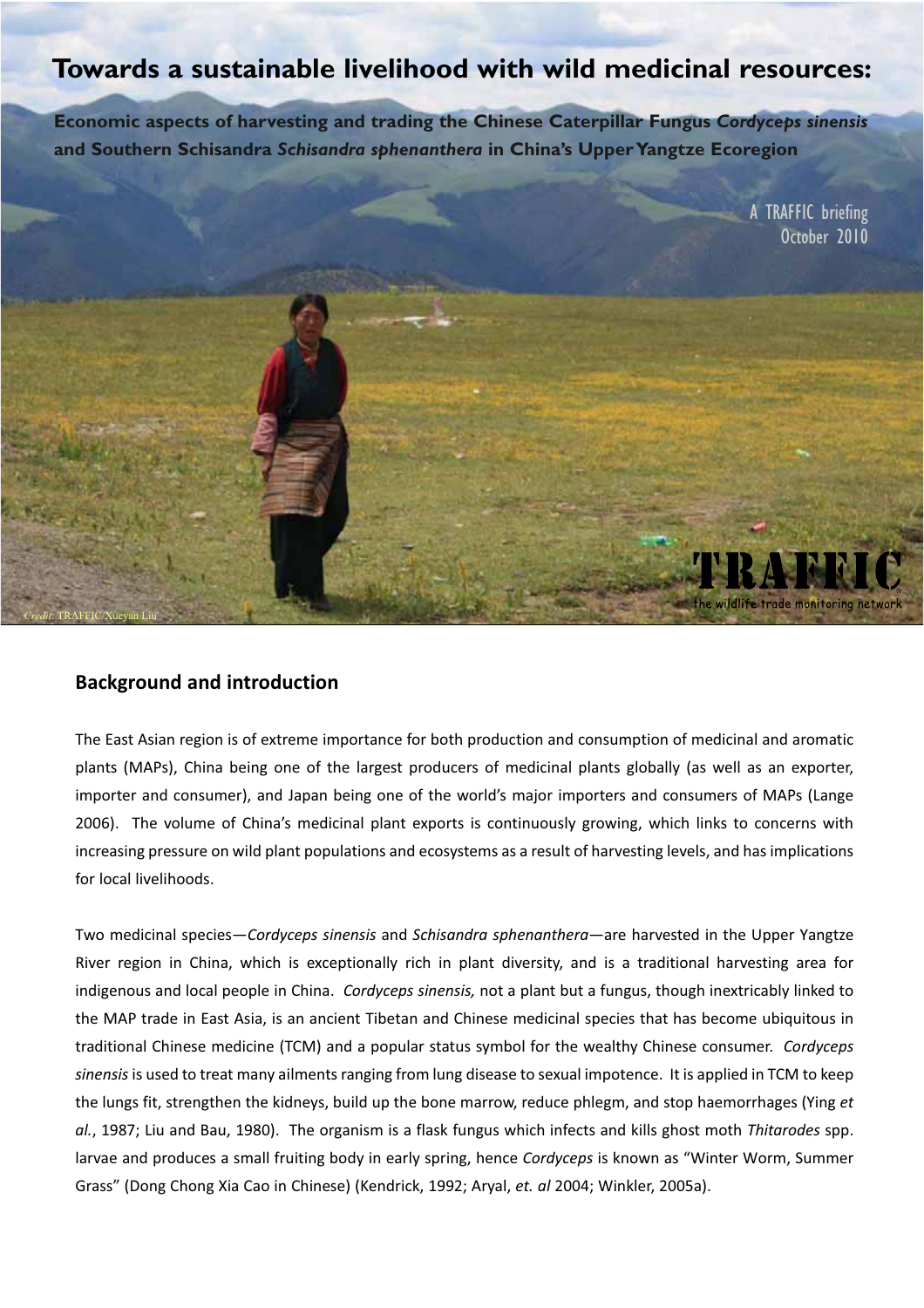*Schisandra sphenanthera* is a shrub-like plant, widely distributed in the southern region of the Yellow River basin, especially in the Upper Yangtze Ecoregion (a habitat identified by WWF scientists as an area in special need of protection). The fruits of *Schisandra chinensis* (a species distributed in northern China) and *S. sphenanthera* are recorded in the traditional Chinese medicine pharmacopoeia as two related species. They are traditionally used for a nutritional tonic, with a range of attributed effects including nourishing *qi1* to generate fluid, neurasthenia and invigoration (Chinese Pharmacopoeia, 2005). While *S. chinensis* is the preferred species in TCM trade, *S. sphenanthera* has the same medicinal properties, as described in the TCM pharmacopoeia. Many compound preparations in TCM contain Fructus Schisandra (fruit of *Schisandra* spp.) as a main component.

*Schisandra* and *Cordyceps* are of value for indigenous and local people both as medicines and for their traditional use. Besides local use, national and international trade takes place, both species being widely valued for their medicinal effects. Abundance in the wild of the two species varies—*Cordyceps sinensis* is at risk from overharvesting because of high market demand, while *Schisandra sphenanthera* is at low risk and rather abundant in the wild.

The survey on which this briefing is based investigated the trade and socio-economic context for harvesting of these species in the Upper Yangtze Ecoregion via questionnaires and interviews during 2010.

#### **Figure 1**

**Map of the focal area and project sites in Sichuan Province. The Upper Yangtze Ecoregion, a major collection area for** *Cordyceps* **and a region where** *Schisandra sphenanthera* **is widely distributed, includes Sichuan Province.**

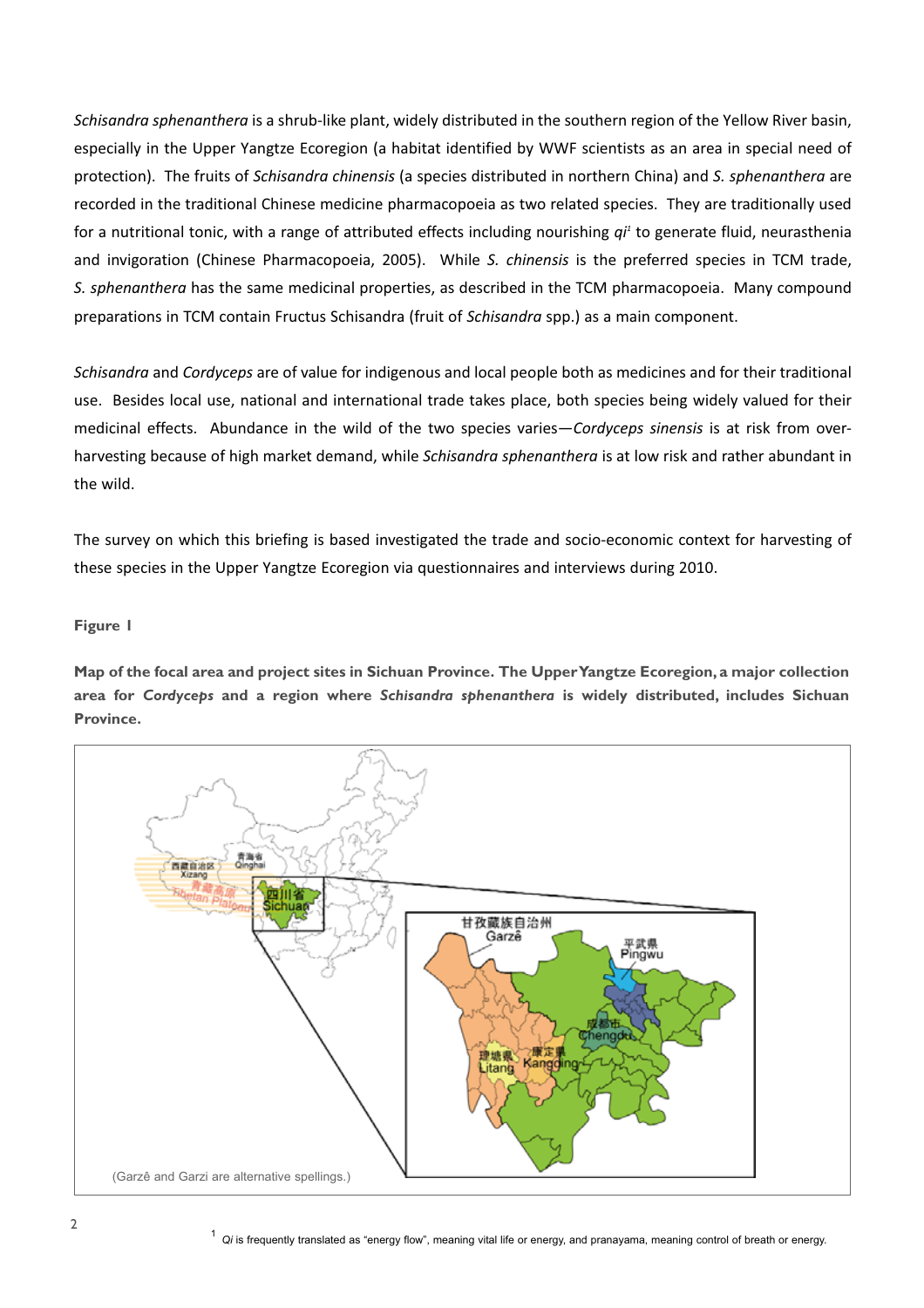## **Survey findings**

The economic context of each species is very different. *Cordyceps sinensis* is a highly priced, increasingly rare species with limited range and distribution. According to prices revealed during interviews for the study on which the present briefing paper is based, *Cordyceps* in end consuming markets in China can fetch CNY100 000 to around CNY300 000 (USD14 881 to USD44 643)/kg. By contrast, *Schisandra sphenanthera* fetches a much lower price: CNY8 to CNY12 (USD0.88 to USD1.76)/kg in Pingwu TCM market and Chengdu Hehuachi TCM market.

Trade mechanisms show similarities between the two species. Profit margins increase with every step in the trade and with this system in place, and the continuous market demand for medicinal species growing, it is necessary to ensure that species are harvested sustainably and well managed. For *Cordyceps*, sustainable harvesting mechanisms are a priority, as a high proportion of active *Cordyceps* collectors depend on collection of this species for their livelihoods, indeed for 50% to 100% of their total income, according to the present study. In the case of *Schisandra*, there is an opportunity to change the low-profit harvesting model (potentially unsustainable harvesting method and low prices) to a high-profit model (sustainable harvesting method and higher prices). If successful, this effort could create a model example for other medicinal species, to replace the current system of wild resource harvesting.

#### **The case of** *Cordyceps sinensis*

Over the past 10 years, an extensive trade network has been developed to bring valuable *Cordyceps* from high grassland habitats to luxury stores in large cities such as Beijing, Hong Kong and Guangzhou, as well as centres in South-east Asia where TCM outlets proliferate. This boom in demand has driven the price of *Cordyceps* as high as CNY360 000 (USD53 700)/kg for good quality product, much higher than the price of **Sack of** *Cordyceps***, ready for purchase** gold per kilogramme.



Results from questionnaires and interviews in primary source areas (Litang and Kangding Counties, both situated in Garzi Tibet Autonomous Prefecture [TAP]) and the local market area (Chengdu) (see **Figure 1**) show that *Cordyceps* is moved from collection sites to middle-class businessmen or wealthy local dealers, who sell in bulk to travelling agents from large TCM companies. While several hundred kilogrammes move through Kangding, the vast majority of *Cordyceps* moves directly from Litang to major cities. Interviews with local stakeholders (traders and harvesters) reveal that communities in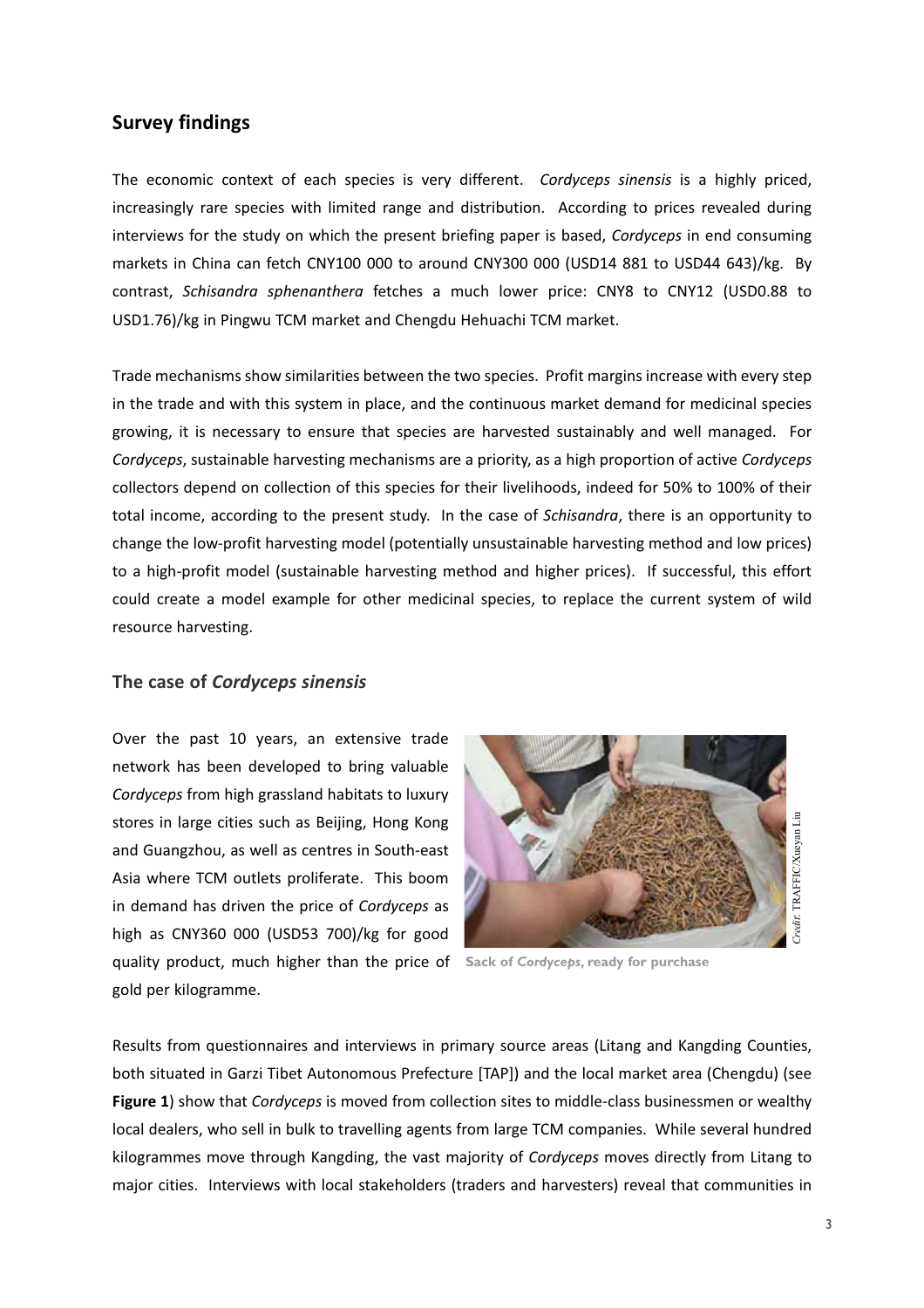both Kangding and Litang engage in their own particular systems of territorial and kinship-oriented taxation linked to *Cordyceps* collection and trade.

The *Cordyceps* industry is reported to account for 90% of the value of total economic production of Kangding County and 50% of the same for Garzi TAP (part of Sichuan province) (Winkler, 2005b). It is estimated from the present study that 225 t of *Cordyceps* originated from Garzi TAP in 2010 and that total revenue from the resource would reach CNY3.9 billion (USD550 million). When compared to data from 1994 (a maximum of 20 t from Garzi), as recounted during interviews, this shows an 11-fold increase in supply of *Cordyceps*. Revenue from collection comprises an estimated 50% of the Prefecture's GDP of CNY7.9 billion (USD1.17 billion). Sustainable management and use of *Cordyceps* is directly related to the livelihoods of the local and indigenous harvesters, positioned as they are at the start of the trade chain and for whom it provides 50%–100% of total income in Kanding and Litang (TRAFFIC, unpublished information under review).

The impact of this large-scale trade runs far deeper than economics alone—new customs are being created and previous traditions are adapted to take account of the presence of this valuable commodity. The overall social context for the *Cordyceps* trade revealed by the present survey was significantly influenced by the trade itself: schools and monasteries were found to close during collection season, nomads charge a collection fee on their lands, and women who marry people from outside their village are required to pay a yearly tribute fee to their mothers' communities for the right to collect *Cordyceps* in those communities.



**Medicinal market, Kangding**



**Litang City, a key transit point for the** *Cordycep***s trade**



*Cordyceps* **advertisement, Causeway Bay, Hong Kong**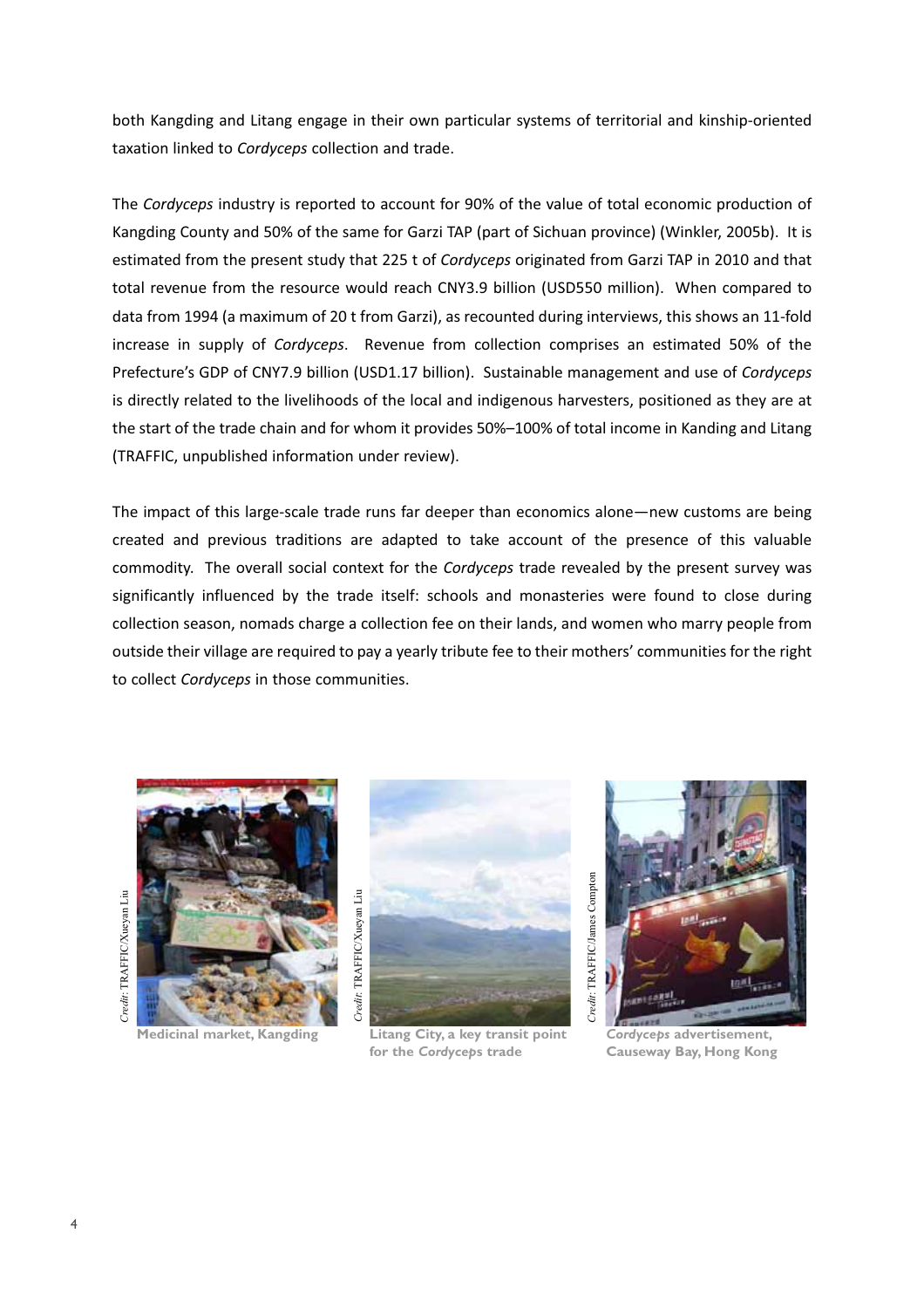#### **The case of** *Schisandra sphenanthera*

The fruits of *Schisandra chinensis* and *Schisandra sphenanthera* are traditional export commodities in China and large volumes are exported to Japan, Korea and Singapore, for example, where there is increasing demand. Re-exports from Hong Kong are also increasing and new *Schisandra* (*Schisandra* spp.) products from both species are continuously being



*Schisandra sphenanthera* **on sale at Chengdu Hehuachi TCM market**

developed. The total export volume for *Schisandra* (*Schisandra chinensis* and *Schisandra sphenanthera* combined) in 2007 exceeded 1000 t, which was a record high.

According to surveys conducted for a study co-ordinated by WWF for ECBP (EU-China Biodiversity Programme), the whole of Sichuan province is expected to produce 20 000 t of *Schisandra sphenanthera*, producing dried fruits weighing 3000–4000 t and worth CNY45–70 million (USD7.5–10.4 million) at the current market price, comprising about 20% of income for a local village (Guo, unpublished a). Surveys for ECBP, found that farmers in the county of Pingwu earned CNY500–800 ( USD75–120)/year/per person by collecting medicinal herbs: this amount accounts for over 10% of annual income and is therefore of great significance to local farmers in terms of a means of improving quality of life. According to previous studies, *Schisandra sphenanthera* contributed a smaller amount of income to farmers in the past, less than 5% in 2008 and 2009 (Guo, unpublished b, c). Because of limited income opportunities for local households, the harvesting of *Schisandra sphenanthera* can potentially contribute a significant increase to their overall standard of living.

According to results from the study organized by WWF for ECBP, four to six transactions occur along the trade chain (Guo, unpublished a). From this same study, the purchase price in the collection area was recorded as CNY2–3 (USD0.29–0.45)/kg and the end market price for the Chinese consumer as CNY12–15 (USD1.79–2.24)/kg (Guo, unpublished a). Being at the bottom of the trade chain, farmers may try to enhance their income by increasing collection volumes, which may have implications for the sustainability of the resource and the long-term supply, and hence benefit flows. Collectors of *Schisandra sphenanthera* have traditionally sold their produce mainly to middlemen, with low returns.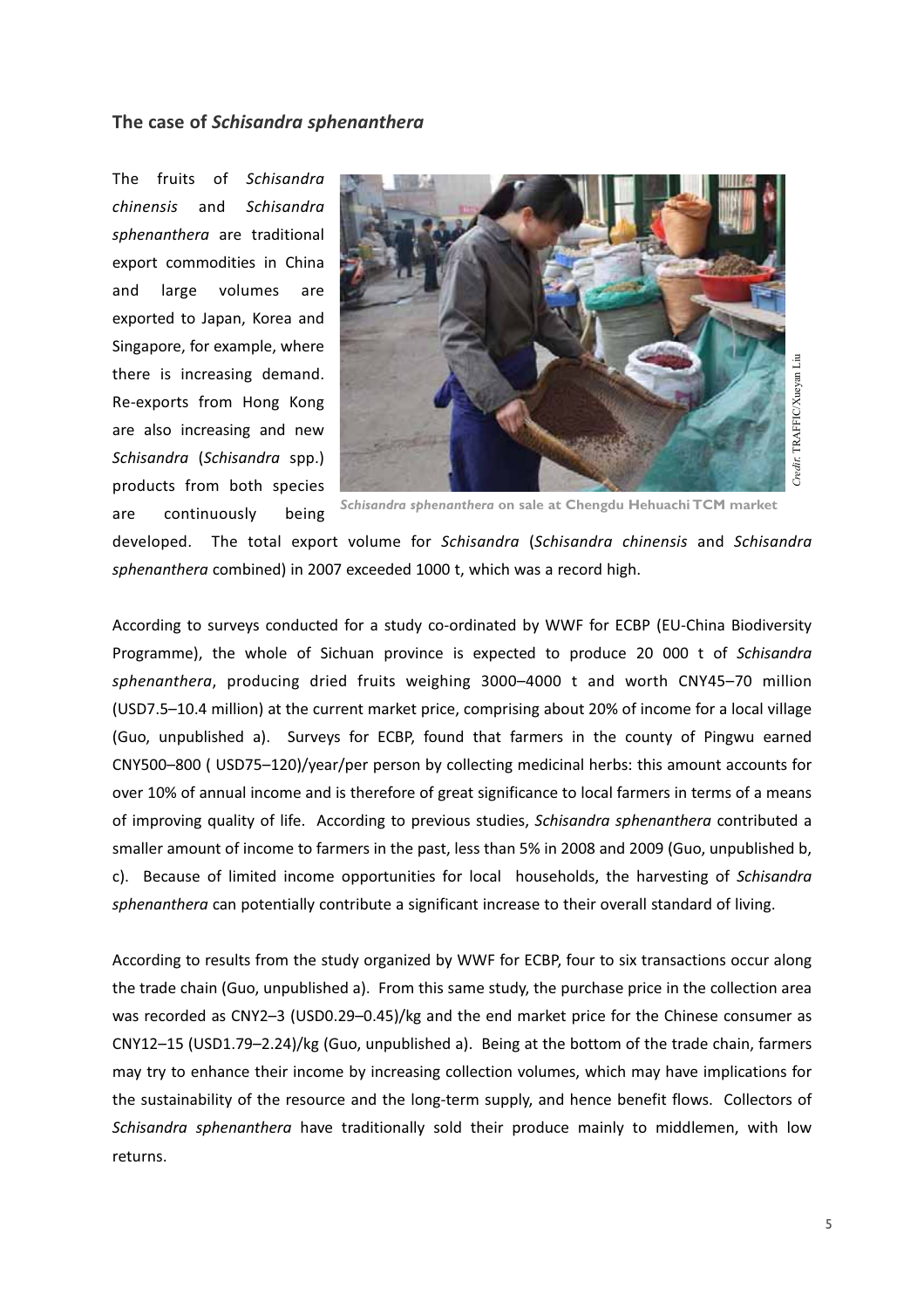Both the amount of *Schisandra sphenanthera* harvest and the price are low. As a result, local people do not get high returns from its collection. One of the most important aspects in supporting methods of sustainable collection is the raising of economic returns by reducing the number of steps in the trade chain, accompanied by an improvement in quality of the product, and an exploration of more market avenues. If this multi-track approach is pursued successfully, the likelihood of local people receiving more benefit from sustainable wild medicinal plant collection is increased. For the implementation of sustainability standards, local collectors have been encouraged to replace old collection methods (for example, collection of fruit in a way that breaks branches and damages the plant) with careful, selective collection which leaves some fruit for seeds. In addition, there is a focus on connectivity between sustainable harvest of *Schisandra sphenanthera* fruit and direct buying relationships from the international market.

### **Summary and recommended action points**

With current demand for wild medicinal ingredients increasing, there is a need for enhanced understanding of the value of wild resources for local livelihoods and traditional knowledge. Survival of species, their habitats, and of livelihoods of indigenous and local people depending on wild resources for their income and health will only be possible if sustainable resource management practices are followed. With this in mind, the points below are recommended for consideration in actions to improve the situation for the two medicinal species that are the focus of this briefing:

**Raising awareness and training:** awareness-raising among all stakeholders along any important medicinal plant trade chain is a key component of successfully establishing a long-term, sustainable harvesting and trade mechanism.

**Scientific survey for a resource management plan:** sustainable collection systems first rely on correct and comprehensive identification of resources, to specific and sub-specific level. Collecting operations should keep voucher specimens for documentation and future reference. A reliable resource survey/assessment must cover all relevant populations of target species and is the baseline reference for any further monitoring. It may include information on the population status, distribution, age/size classes and abundance. In addition, surveys should be conducted to assess the surrounding socio-economic situation and to understand the economic significance of the target medicinal species in the local communities. As a final step to the scientific survey, a resource management plan should be developed.

**Communication and transparency along the trade chain:** The current investigation showed that the lack of continuous and transparent market information was a big hurdle to collectors becoming more independent of intermediate traders, or at least having a stronger position in price negotiations.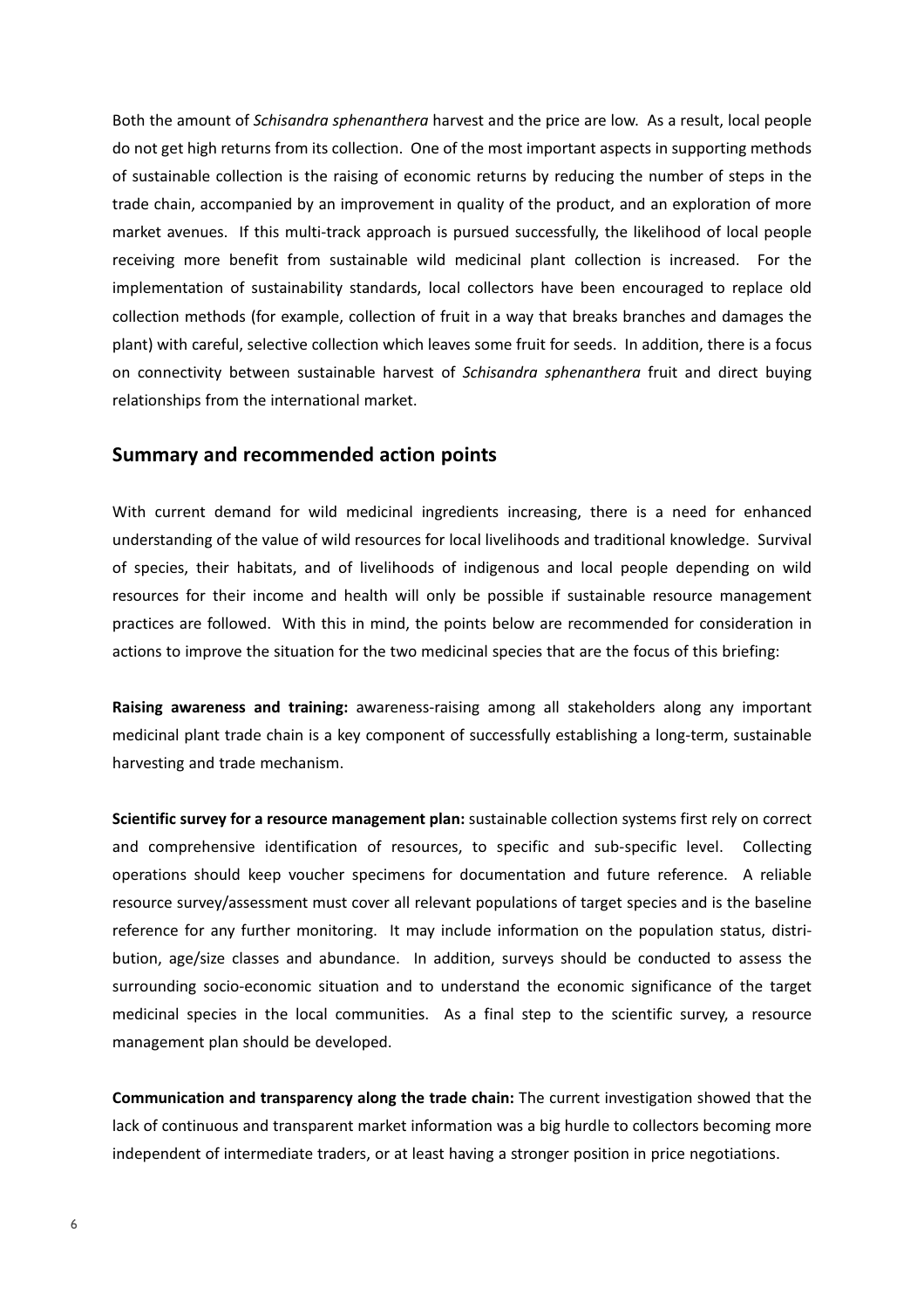**Local empowerment:** To improve the status of the collectors, particularly those from indigenous and local communities, and increase their participation in the trade process, the development of organized groups or collector associations is recommended, unless contradicted by local traditions or negative experiences with such associations.

**Species conservation:** The studies have shown that, especially in cases where resources have become depleted (as in the case of *Cordyceps*), be it through over-harvesting or other human impact, strict conservation action (such as the establishment of a defined harvest period) beyond the introduction of sustainable sourcing practices may be necessary to protect the resource.

**Development of policies and regulatory frameworks:** National or local regulatory frameworks or policies (including access and benefit-sharing provisions), if sensibly developed and reliably implemented, can help to protect resources by defining clear ownership and resource access rights. Official guidance should also be provided for the development of management plans. These regulations can also demonstrate a higher value attributed by the national or local/provincial government agencies to natural resource management.

**Streamlining the complexity of trade:** Wherever possible and useful, measures should be taken to reduce intermediate trade links and promote certified TCM products in the market, for added value. This not only brings higher revenues directly to the collectors, but could also increase their incentives to protect the resource. It may make it easier to establish optimum sustainable yield levels and implement potential restrictions on collection limits.

**Adopting the appropriate standard for harvesting and trade:** To ensure sustainable harvest and equitable benefit-sharing from the species, local associations, national and international bodies can consider standards such as the FairWild Standard, which addresses ecological, social, fair-trade and economic requirements.

## **References**

- Aryal, A.; Dutta, I.C.; Dhungel, S.K.; Pyakurel, A. (2004). Parasitic Fungal on Moth's Larvae: Yarsagumba (*Cordyceps sinensis*), Ecology and Local Economic Contribution in Nepal. *Biodiversity Research and Training Forum.*
- Chinese Pharmacopoeia (2005). *The Pharmacopoeia of People's Republic of China.*
- Guo J. (unpublished a). Providing guidance on baseline investigation of Nan Wuweizi resource and current collection style in 10 villages around Daping. Research for WWF, December 2009.
- Guo J. (unpublished b, c). Resource investigation on medicinal plants in Yetang area, Pingwu County and Social and economic survey in Daping village, Pingwu County. For a WWF technical report by Wanglang Nature Reserve and Dr Guo Jinglin. Research from August 2008 to January 2009.